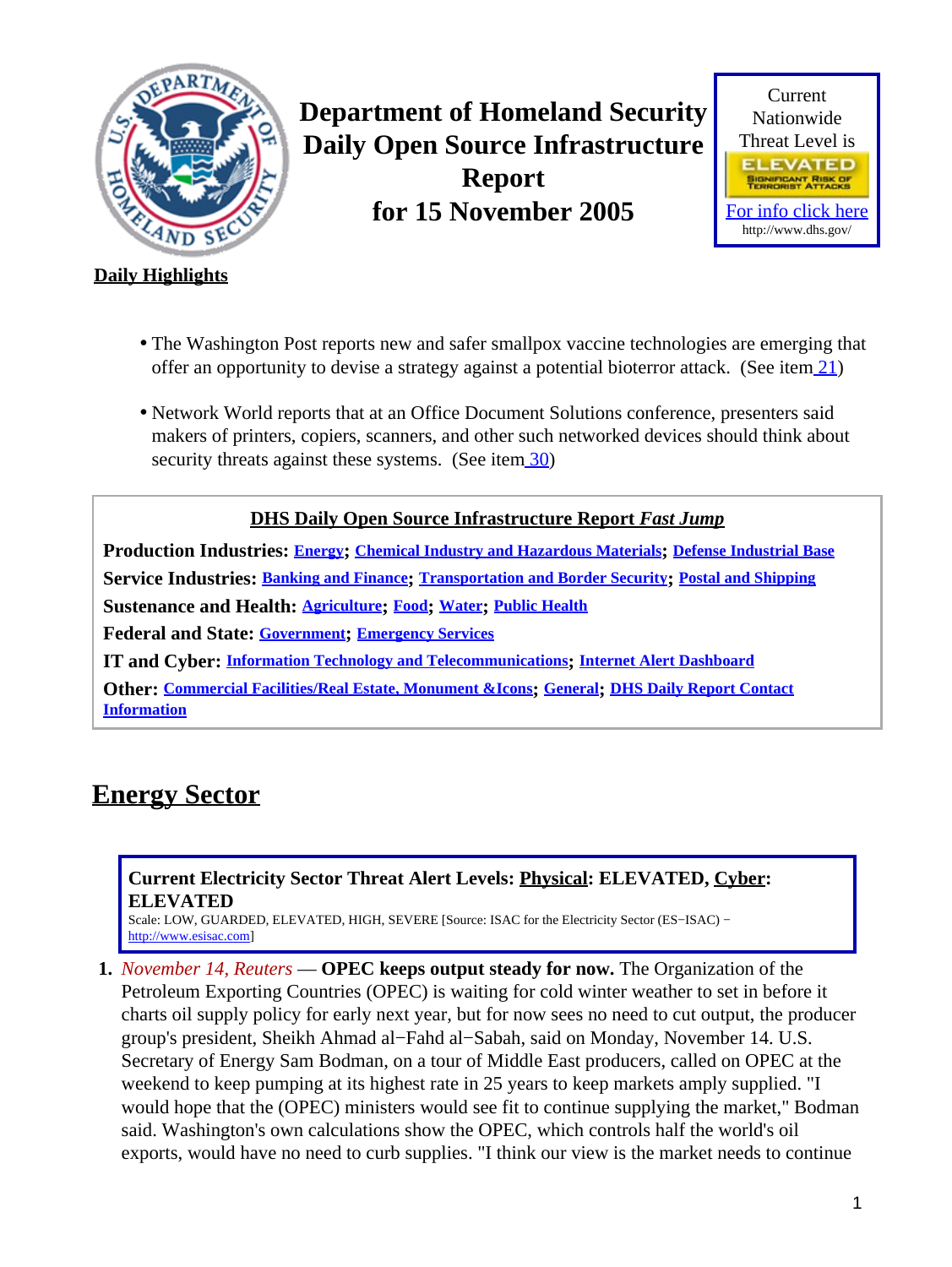to be adequately supplied," said Guy Caruso of the Energy Information Administration. "There is a lot of uncertainty about demand and therefore it's best to let the market determine how much it wants to take up," said Caruso.

Source[: http://www.washingtonpost.com/wp−dyn/content/article/2005/11](http://www.washingtonpost.com/wp-dyn/content/article/2005/11/14/AR2005111400219.html) [/14/AR2005111400219.html](http://www.washingtonpost.com/wp-dyn/content/article/2005/11/14/AR2005111400219.html)

**2.** *November 14, New York Times* — **Suspects may have planned attack on Australian nuclear reactor.** The defendants charged with terrorist−related offenses in Australia last week had been stockpiling large quantities of chemicals and other materials used to make powerful explosives, and may have been planning an attack on a nuclear reactor, according to a police statement that was made public on Monday, November 14. During the search of one of the men's homes, the police found a computer memory stick that had instructions in Arabic for the manufacture of a highly sensitive explosive, triacetone triperoxide, or TATP, according to the statement, which is a summary of the state's case. The police statement lists only one possible target: the nuclear power plant at Lucas Heights, which is about 20 miles south of the Sydney central business district. Three of the defendants were seen near the plant last December, and were stopped by the police, according to the police statement. They had a trail bike and claimed they were in the area to ride it, the statement says. Interviewed separately by the police at the time, the three men gave conflicting statements.

Source[: http://www.nytimes.com/2005/11/14/international/asia/13cnd−a ustralia.html](http://www.nytimes.com/2005/11/14/international/asia/13cnd-australia.html)

[[Return to top](#page-0-1)]

## <span id="page-1-0"></span>**Chemical Industry and Hazardous Materials Sector**

**3.** *November 13, Associated Press* — **Carbon monoxide leak in Montana sickens dozens.** A carbon monoxide leak at a resort sickened dozens of people attending a banquet in Red Lodge, MT, celebrating the 230th anniversary of the Marine Corps, sending 42 of them to hospitals, authorities said Sunday, November 13. No one suffered major illness, said Red Lodge Rural Fire Department Chief Tom Kuntz. About 200 people were attending the banquet, according to Kuntz. Authorities found a "fairly major" carbon monoxide leak in the basement boilers at the Rock Creek Resort, in south−central Montana, Kuntz said. Forty−two people were taken to a local hospital, and 14 of them were flown to a hospital in Billings, about 60 miles to the east, for further evaluation, Kuntz said.

Source[: http://ap.lancasteronline.com/4/monoxide\\_poisoning](http://ap.lancasteronline.com/4/monoxide_poisoning)

[[Return to top](#page-0-1)]

# <span id="page-1-1"></span>**Defense Industrial Base Sector**

Nothing to report. [[Return to top](#page-0-1)]

# <span id="page-1-2"></span>**Banking and Finance Sector**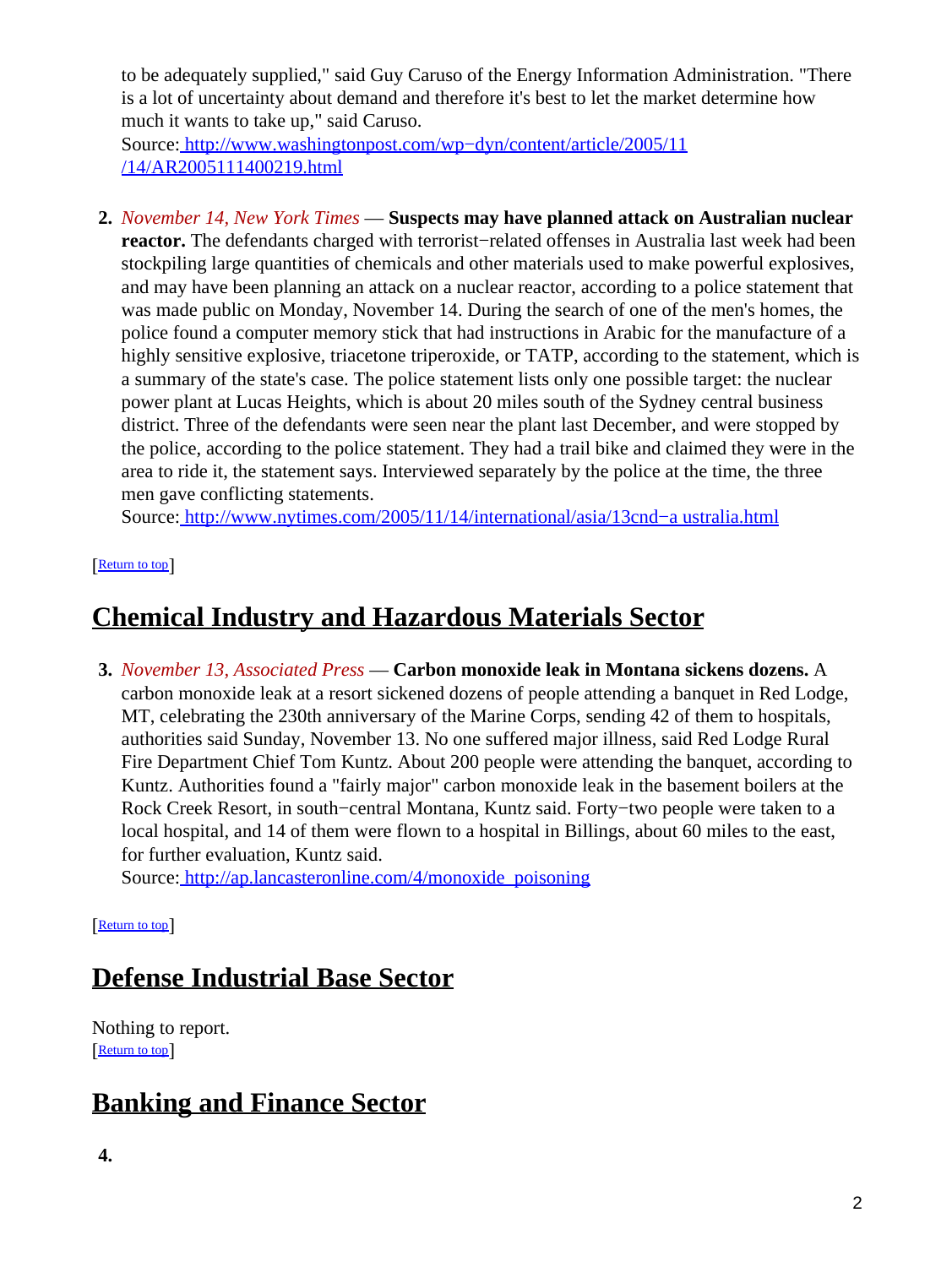*November 14, Computerworld* — **Banks urged to automate online transaction controls.** As banks move to install stronger end−user authentication technologies to meet new federal guidelines for online security, they shouldn't overlook the importance of providing transaction−level controls as well, according to some IT managers and analysts. Existing security threats, such as Trojans and e−mail phishing attacks, already can bypass some of the strongest authentication technologies available, noted Jonathan Penn, an analyst at Forrester Research Inc. Therefore, what is also needed is more transaction and account monitoring, as well as behavior modeling, to help detect and prevent fraud, Penn said. Automated tools are available to help users do the monitoring and modeling work, but their use remains relatively low in the retail banking industry, Penn added.

Source[: http://www.computerworld.com/securitytopics/security/story/0 ,10801,106143,00.html](http://www.computerworld.com/securitytopics/security/story/0,10801,106143,00.html)

- **5.** *November 14, Associated Press* — **Oversimplifying identity theft may create problems for consumers and industry.** As a result identity theft being too broadly defined and often
	- misunderstood, some experts say, lawmakers and companies might be misdirecting their anti−fraud energies, and overly fearful consumers could be unnecessarily avoiding doing business online. To Julia Cheney, an industry specialist at the Payment Cards Center in the Federal Reserve Bank of Philadelphia, oversimplifying identity theft has big consequences. For one thing, she believes it confuses people trying to determine their level of risk. That could lead many consumers to unnecessarily shy away from Internet commerce, or drive them into the arms of costly protection vendors instead of making regular scans of their credit reports −− a process that is now free. Cheney also believes the muddled definitions make it harder for financial firms to assess their countermeasures and trickier for law enforcement to monitor trends. It also could throw lawmakers off course as they consider solutions. For example, several identity theft measures pending in Congress are focused on curtailing the use and transfer of personal data, however, companies that scan for the manipulations employed by synthetic scammers have said some proposals actually might inhibit their work. Source[: http://www.banktech.com/showArticle.jhtml?articleID=17360242 3](http://www.banktech.com/showArticle.jhtml?articleID=173602423)

#### [[Return to top](#page-0-1)]

### <span id="page-2-0"></span>**Transportation and Border Security Sector**

**6.** *November 14, Transportation Security Administration* — **Twelve explosives detection canine teams join TSA.** Twelve new explosives detection canine teams joined the Transportation Security Administration's (TSA) National Explosives Detection Canine Team Program following graduation on Thursday, November 10, at Lackland Air Force Base in San Antonio, TX. The canine teams are assigned to transportation facilities in Atlanta, New York, Salt Lake City, Reno, NV, Little Rock, AR, and Tamuning, Guam. The teams from Reno, Little Rock, and Tamuning are new additions to the national program. Canine teams combine excellent mobility with reliable detection rates. Their uses include searching areas in response to bomb threats and investigating unattended packages in airports and other transportation terminals, vehicles, luggage, cargo and other areas, as well as serving as a proven deterrent to would−be terrorists or criminals. The TSA Explosives Detection Canine Team Program is a cooperative partnership with participating transportation systems.

Source[: http://www.tsa.gov/public/display?theme=44&content=090005198 0184b89](http://www.tsa.gov/public/display?theme=44&content=0900051980184b89)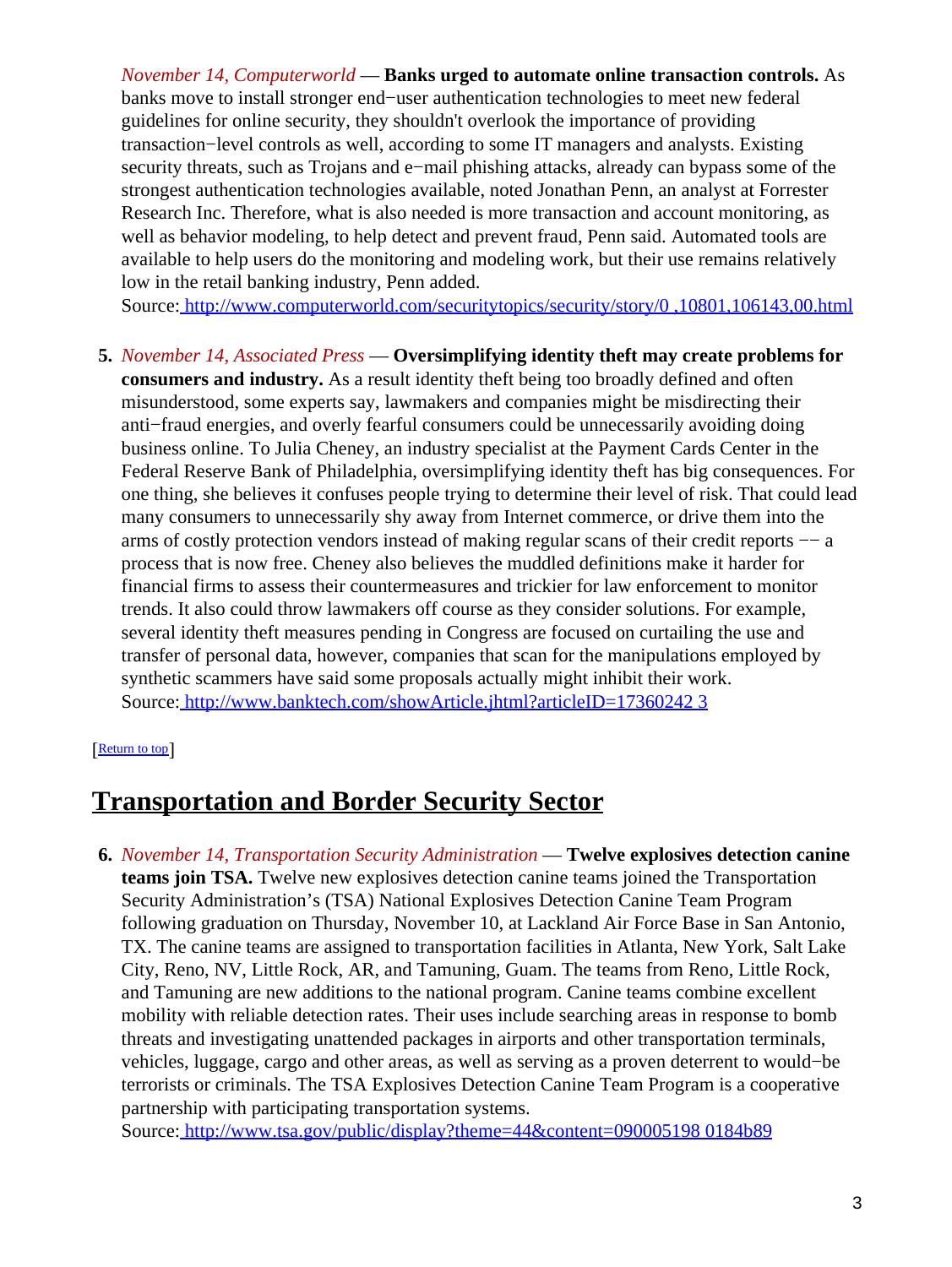**7.** *November 14, Department of Transportation* — **Railroad switch safety demonstration project begins testing.** A federally funded test of new technology designed to prevent train accidents in dark, or non−signaled, rail territory by electronically monitoring the position of railroad switches is underway, announced Department of Transportation Secretary Norman Y. Mineta. If successful, the new technology will help reduce accidents like the recent collision involving a hazardous materials release in Graniteville, SC, Mineta added. The test involves the installation of wireless communication devices at 49 switches along a 174−mile section of non−signaled BNSF Railway track between Tulsa and Avard, OK. Train dispatchers at an operations center in Fort Worth, TX, will monitor the devices to identify when hand−operated switches are set in the wrong position. If a switch is misaligned, the dispatcher directs a train to stop until railroad crews in the field confirm it is safe to proceed. Approximately 40 percent of all mainline track is located in dark territory and carries only about 20 percent of all rail traffic. Thus far in 2005, there have been nine accidents involving misaligned switches in dark territory resulting in ten fatalities and over 600 injuries. The Federal Railroad Administration (FRA) is contributing \$527,308 to the test. BNSF Railway is providing an additional \$472,680 for the cost of equipment.

Source[: http://www.dot.gov/affairs/fra2905.htm](http://www.dot.gov/affairs/fra2905.htm)

**8.** *November 14, San Mateo County Times (CA)* — **California leaders discuss "intelligent" transportation.** Getting the latest transportation technology from test track to California roadway is a widely shared goal and how to do it was the subject of a hearing last week led by state Senator Tom Torlakson, D−Martinez. The chairman of the California Senate transportation committee, as he pushes a \$10 billion infrastructure bond, wants to know how to modernize the state's freeways with life−saving car−to−car and car−to−road communications and how to get cars on the road that can predict and avoid collisions. Over and over, industry leaders, researchers and European transportation officials told the committee that neither technology nor cost is the big hurdle. California lawmakers must answer a series of key questions before "intelligent transportation" can meet these challenges. Among those raised by last Wednesday's November 9, hearing: Should the state invest hundreds of millions of dollars to build the wireless communication backbone that makes it all possible? Or is there a way for private enterprise to make money building it? By one estimate, it would take \$100 million to wire−up the Bay Area. The European Union has set a goal of cutting its 50,000 annual auto deaths in half. Its E−Safety initiative has launched a system in which cars automatically communicate with satellites after they crash and call an ambulance.

Source[: http://www.insidebayarea.com/sanmateocountytimes/localnews/c i\\_3214307](http://www.insidebayarea.com/sanmateocountytimes/localnews/ci_3214307)

**9.** *October 14, Government Accountability Office* — **GAO−06−154: National Airspace System: Transformation will Require Cultural Change, Balanced Funding Priorities, and Use of All Available Management Tools (Report).** The National Airspace System (NAS) is a complex network of airports, aircraft, air traffic control (ATC) facilities, employees, and pilots. The aviation industry, which depends on the NAS, contributes about nine percent to the gross domestic product. The Federal Aviation Administration (FAA), funded through a tax−financed trust fund and General Fund appropriations, is pursuing a multibillion−dollar modernization program. Persistent cost, schedule, and/or performance shortfalls have kept this program on the Government Accountability Office (GAO)'s list of high−risk programs since 1995. GAO was asked to review the status of NAS modernization. This report addresses NAS status by identifying the challenges that FAA faces in managing (1) infrastructure, (2) human capital, and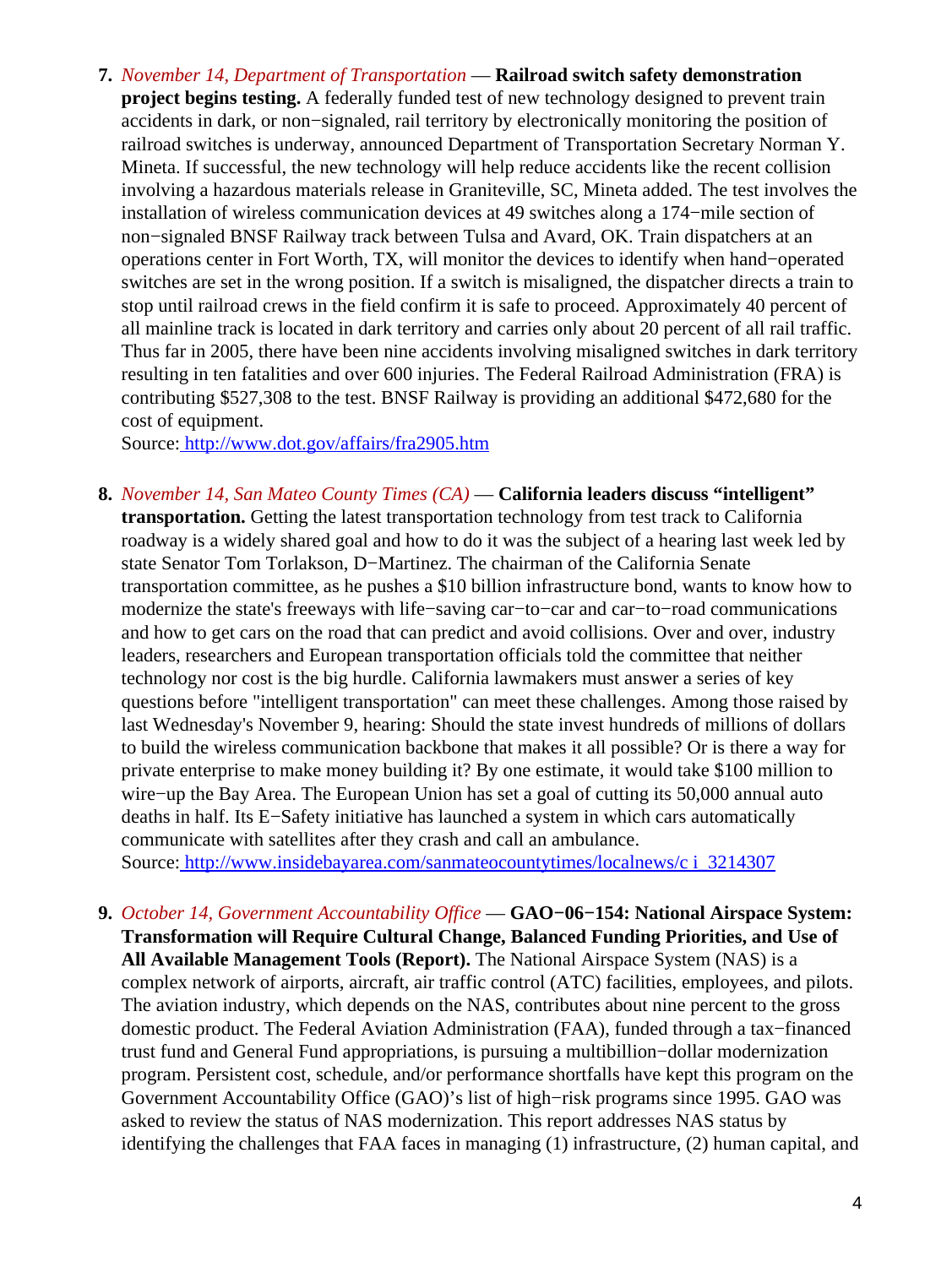(3) financial resources. To facilitate NAS modernization, GAO recommends that FAA (1) estimate controller hiring and training costs, (2) establish a long term focus on developing a more results−oriented culture, (3) balance immediate and long−term investment needs, and (4) pursue options for improved system management and development. In commenting on a draft of this report, agency officials described ongoing actions consistent with the third and fourth recommendations, but did not comment on the others. GAO believes that all four recommendations are needed.

Highlights:<http://www.gao.gov/highlights/d06154high.pdf> Source[: http://www.gao.gov/cgi−bin/getrpt?GAO−06−154](http://www.gao.gov/cgi-bin/getrpt?GAO-06-154)

#### [[Return to top](#page-0-1)]

# <span id="page-4-0"></span>**Postal and Shipping Sector**

**10.** *November 13, USA TODAY* — **Postal Service working on problems in New Orleans.** Almost no part of daily life in New Orleans is anything close to normal more than two months after Katrina's onslaught. Postal officials acknowledge that the mail service continues to face significant challenges. Mail delivery has been restored to all areas of the city that have been repopulated, says U.S. Postal Service spokesperson David Lewin. "The presence of letter carriers back on the street has been a real boost for a lot of people," he says. Nevertheless, Lewin says the postal system in the city has not completely recovered. For example, eight of News Orleans' 15 post offices are open. The city's main facility remains closed, which means all mail is sorted in Baton Rouge, Dallas, Houston and Beaumont, TX. Lewin says mail service is close to normal in neighborhoods where most residents have returned and for evacuees who have filed change−of−address forms. He says mail service should speed up by early next month, when most of the city's mail will again be handled in New Orleans. Source[: http://www.usatoday.com/news/nation/2005−11−13−new−orleans−m ail\\_x.htm](http://www.usatoday.com/news/nation/2005-11-13-new-orleans-mail_x.htm)

[[Return to top](#page-0-1)]

# <span id="page-4-1"></span>**Agriculture Sector**

- **11.** *November 14, Associated Press* — **Wyoming confirms chronic wasting disease in deer killed by hunter.** The Wyoming Department of Game and Fish plans to kill up to 50 deer in the Thermopolis area, northwest of Casper, after a deer killed by a hunter tested positive for CWD. The sick deer was killed by a hunter on November 5 along the Big Horn River, near the Wedding of the Waters. Game and Fish officers plan to kill up to 50 deer in a five−mile radius of where the sick deer was found to determine the extent of the disease in the deer population. If more sick deer are found, killing and testing of the deer will continue until the agency determines the periphery of the disease outbreak. Sampling also will take place in adjacent hunt areas. CWD information: [http://www.cwd−info.org/](http://www.cwd-info.org/) Source[: http://rockymountainnews.com/drmn/local/article/0,1299,DRMN\\_](http://rockymountainnews.com/drmn/local/article/0,1299,DRMN_15_4236897,00.html) [15\\_4236897,00.html](http://rockymountainnews.com/drmn/local/article/0,1299,DRMN_15_4236897,00.html)
- **12.** *November 14, Stop Soybean Rust News* — **Five South Carolina counties found to have rust in multiple fields and plots.** Five new counties are positive for Asian soybean rust in South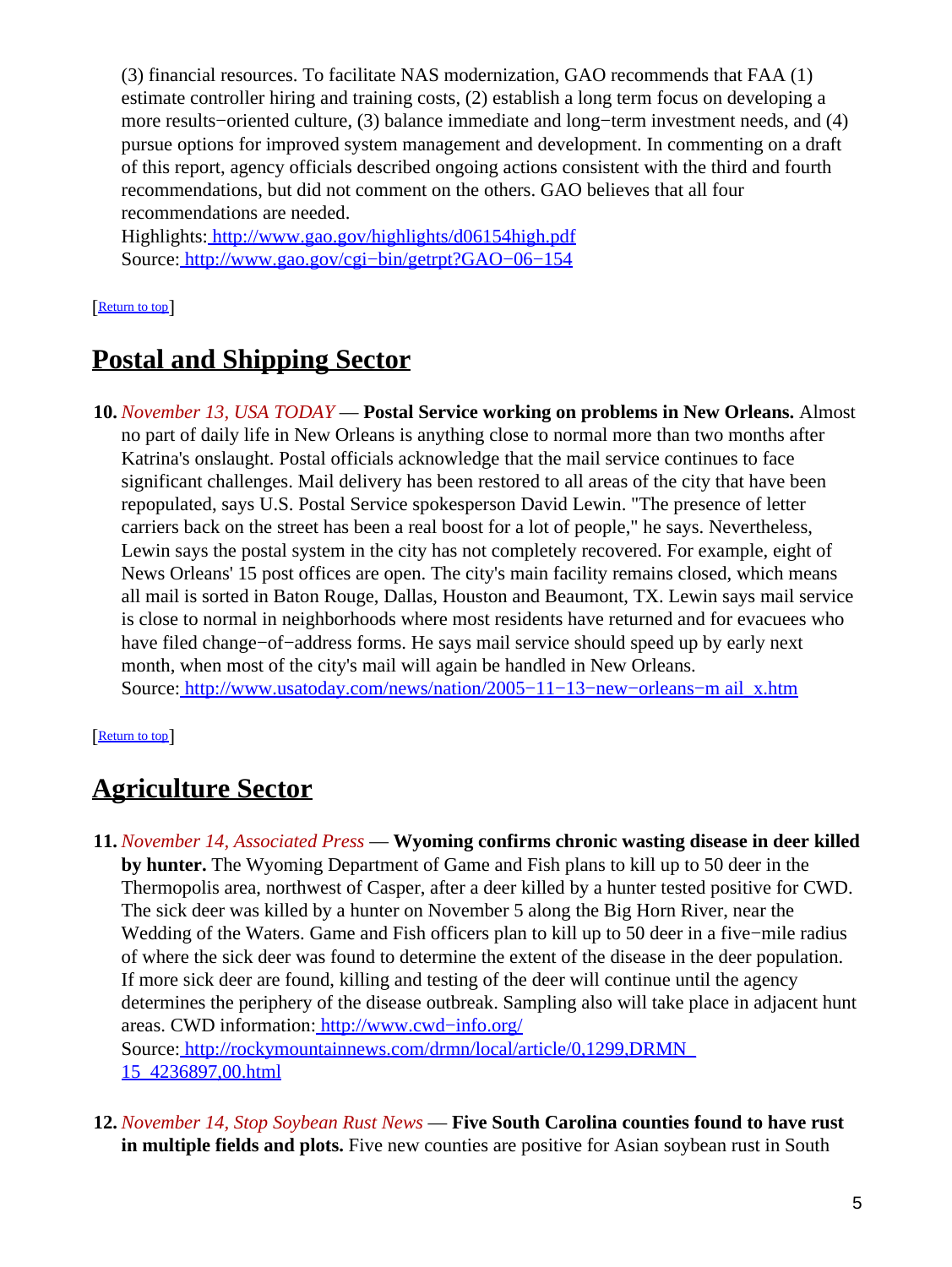Carolina, according to state officials. They are Clarendon, Colleton, Greenville, Lee, and Marlboro counties, bringing the state total for positive rust counties to 23. John Mueller, Extension soybean pathologist, said, they had added Lee County to their list of counties with rust detections based on positive finds in one research plot and two commercial fields. Marion Barnes, Colleton County ag agent, submitted seven samples from Colleton County. Six of the seven samples contained rust. Three of the samples had very light levels. The other samples had moderate levels of rust. Russell Duncan, Clarendon County ag agent, submitted three samples from commercial fields in Clarendon County. Rust was found in two of the samples. Both had very low levels of rust on less than 10 percent of the leaves. Vic Bethea, Marlboro County ag agent submitted five samples from commercial fields, of which four had light−to−moderate levels of rust.

Source[: http://www.stopsoybeanrust.com/viewStory.asp?StoryID=632](http://www.stopsoybeanrust.com/viewStory.asp?StoryID=632)

- **13.** *November 14, Associated Press* — **Poultry producers protecting flocks.** The sign outside Rick Klaphake's Sauk Centre, MN, turkey farm reads: "Absolutely no trespassing −− disease control." Poultry growers such as Klaphake, as well as government and industry officials, say they're confident the U.S. poultry industry is safe from dangerous strains of bird flu, such as H5N1, that have ravaged poultry in Asia and spread to parts of Europe. "We've taken steps to protect ourselves by confining the birds," Klaphake said. And across the country, top chicken producers follow similar strategies for keeping their flocks free of disease. On Klaphake's farm, turkeys have little human contact. Few visitors are allowed. Farm employees shower and change clothes before entering the barns, and wear disposable booties to avoid tracking in germs. Automated systems feed and water the turkeys. While the sides of the barns open to allow fresh air in, screens keep out migratory birds that could carry disease. Source[: http://www.argusleader.com/apps/pbcs.dll/article?AID=/200511](http://www.argusleader.com/apps/pbcs.dll/article?AID=/20051114/BUSINESS/511140326/1003) [14/BUSINESS/511140326/1003](http://www.argusleader.com/apps/pbcs.dll/article?AID=/20051114/BUSINESS/511140326/1003)
- **14.** *November 14, Pennsylvania Ag Connection* — **Scientists to present talk on foreign animal diseases.** Local residents and the Pennsylvania State University community can get a rare glimpse inside the nation's first line of defense against foreign animal diseases when a team of scientists from the U.S. Department of Agriculture's (USDA) Plum Island Animal Disease Center present a free public lecture at on November 18 on the University Park campus. Located off the northeastern tip of New York's Long Island, the Plum Island laboratory houses research, diagnostic and training programs carried out by scientists and veterinarians with USDA's Agricultural Research Service and Animal and Plant Health Inspection Service. The lab helps to protect the nation's animal industries and exports from catastrophic economic losses caused by foreign animal disease agents accidentally or deliberately introduced into the country. Source[: http://www.pennsylvaniaagconnection.com/story−state.cfm?Id=6 03&yr=2005](http://www.pennsylvaniaagconnection.com/story-state.cfm?Id=603&yr=2005)
- **15.** *November 14, Associated Press* — **Citrus canker spreads in Polk County.** Florida state agriculture officials said about 252,000 citrus trees will have to be destroyed in Polk County because of the spread of canker. Florida Department of Agriculture spokesperson Denise Feiber said that equals about 2,100 acres of groves  $-$  and almost half of those acres have already been destroyed. Polk County is a key citrus−producing county where growers fear that canker can put them out of business. The disease has been a threat to the state's nine billion dollar citrus industry for years. It causes ugly lesions on fruit but does not kill the tree. Source[: http://www.wpbfnews.com/news/5319685/detail.html](http://www.wpbfnews.com/news/5319685/detail.html)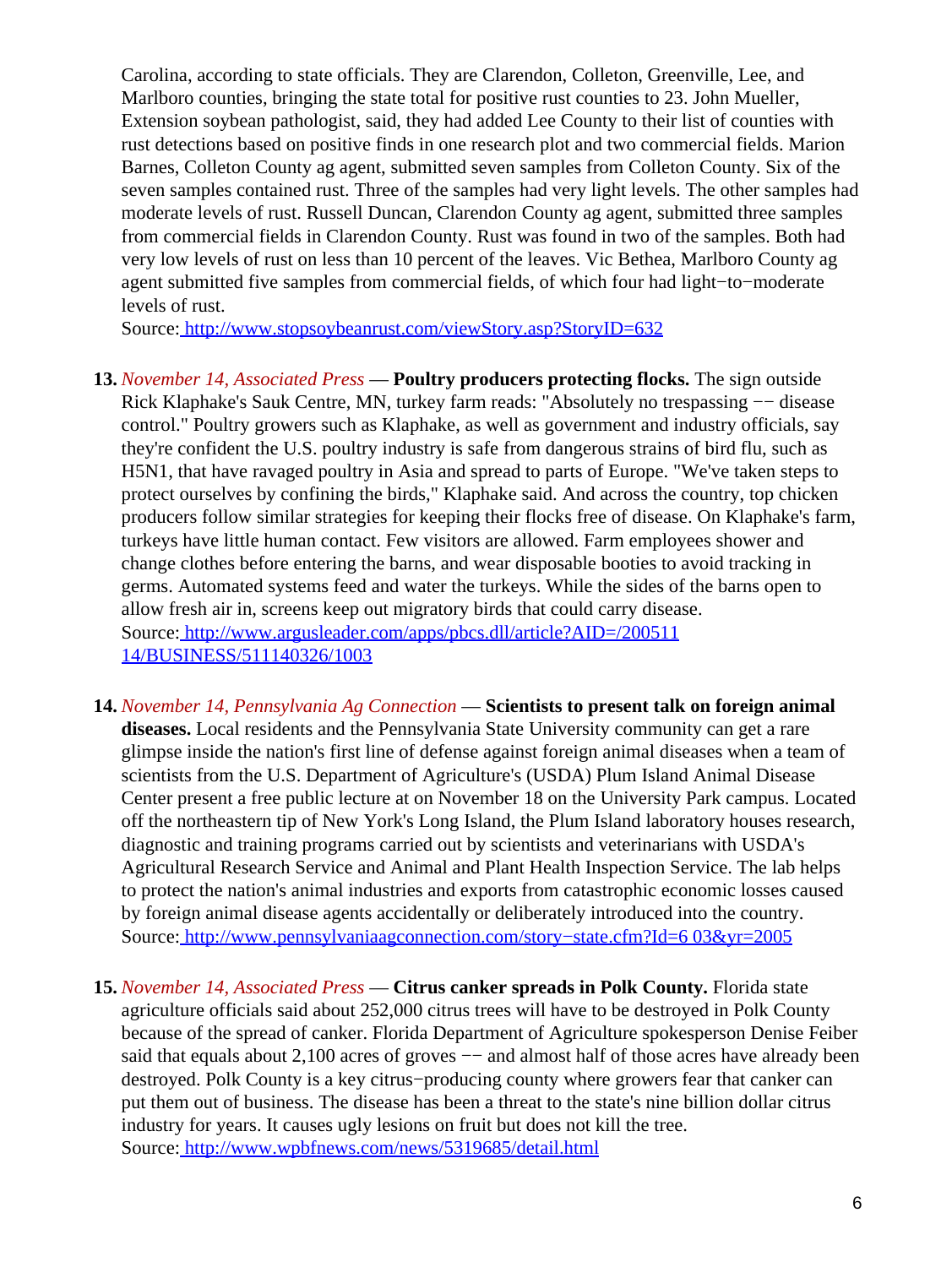**16.** *November 13, Stop Soybean Rust News* — **Carteret and Catawba counties in North Carolina positive for soybean rust.** North Carolina reports soybean rust in Catawba County in the west−central part of the state, only three counties away from the northeast corner of Tennessee. North Carolina also reported Sunday, November 13, that the rust previously thought to have been found in Beaufort County was actually in Carteret County next door. There are now 15 counties positive for rust in the state. "Soybean rust will not impact North Carolina soybean production in the 2005 growing season, because over 80 percent of the crop is mature. The impact on the remaining soybean will be minimal because of the late entry of this pathogen into the state. Soybean rust does not infect seed and will not contribute to seed rots," said Steve Koenning, with North Carolina State University.

Source[: http://www.stopsoybeanrust.com/viewStory.asp?StoryID=631](http://www.stopsoybeanrust.com/viewStory.asp?StoryID=631)

[[Return to top](#page-0-1)]

### <span id="page-6-0"></span>**Food Sector**

**17.** *November 14, United Press International* — **South Korea to lift ban on U.S. beef.** South Korea may lift its two−year ban on U.S. beef imports at the end of this month, the Ministry of Agriculture said. A ministry official said the government would convene a group of officials, local veterinarians, health experts, and consumers on November 29 to decide whether to resume U.S. beef imports, the Korea Times reported Monday, November 14. The government has maintained that it cannot resume imports unless the safety of the beef is confirmed. The official said the government had no exclusive right to determine the lifting of the ban, but that the decision would be made in consultation with related agencies and other interest groups. South Korea banned beef imports from the U.S. in December 2003 after one cow in Washington state tested positive for mad cow disease.

Source[: http://www.upi.com/NewsTrack/view.php?StoryID=20051114−04082 7−7453r](http://www.upi.com/NewsTrack/view.php?StoryID=20051114-040827-7453r)

**18.** *November 13, Food Safety and Inspection Service* — **Chicken products recalled.** Case Farms, a Winesburg, OH, establishment, is voluntarily recalling approximately 389,000 pounds of various chicken products that may contain the pesticide Ronnel, the U.S. Department of Agriculture's Food Safety and Inspection Service (FSIS) announced Sunday, November 13. The products were produced on August 29 and August 30, 2005. The products were sent to distribution, processing and retail establishments in California, Indiana, New Jersey, New York, and Pennsylvania. The problem was discovered by FSIS after reviewing establishment testing data. Excessive levels of this pesticide can be dangerous to children, the elderly, women in late stages of pregnancy, and individuals with weakened immune systems. Source: http://www.fsis.usda.gov/News & Events/Recall 050 2005 relea se/index.asp

[[Return to top](#page-0-1)]

## <span id="page-6-1"></span>**Water Sector**

**19.** *November 14, Reuters* — **German police search lake after poison find.** German authorities were searching Western Europe's second largest lake with underwater cameras on Monday,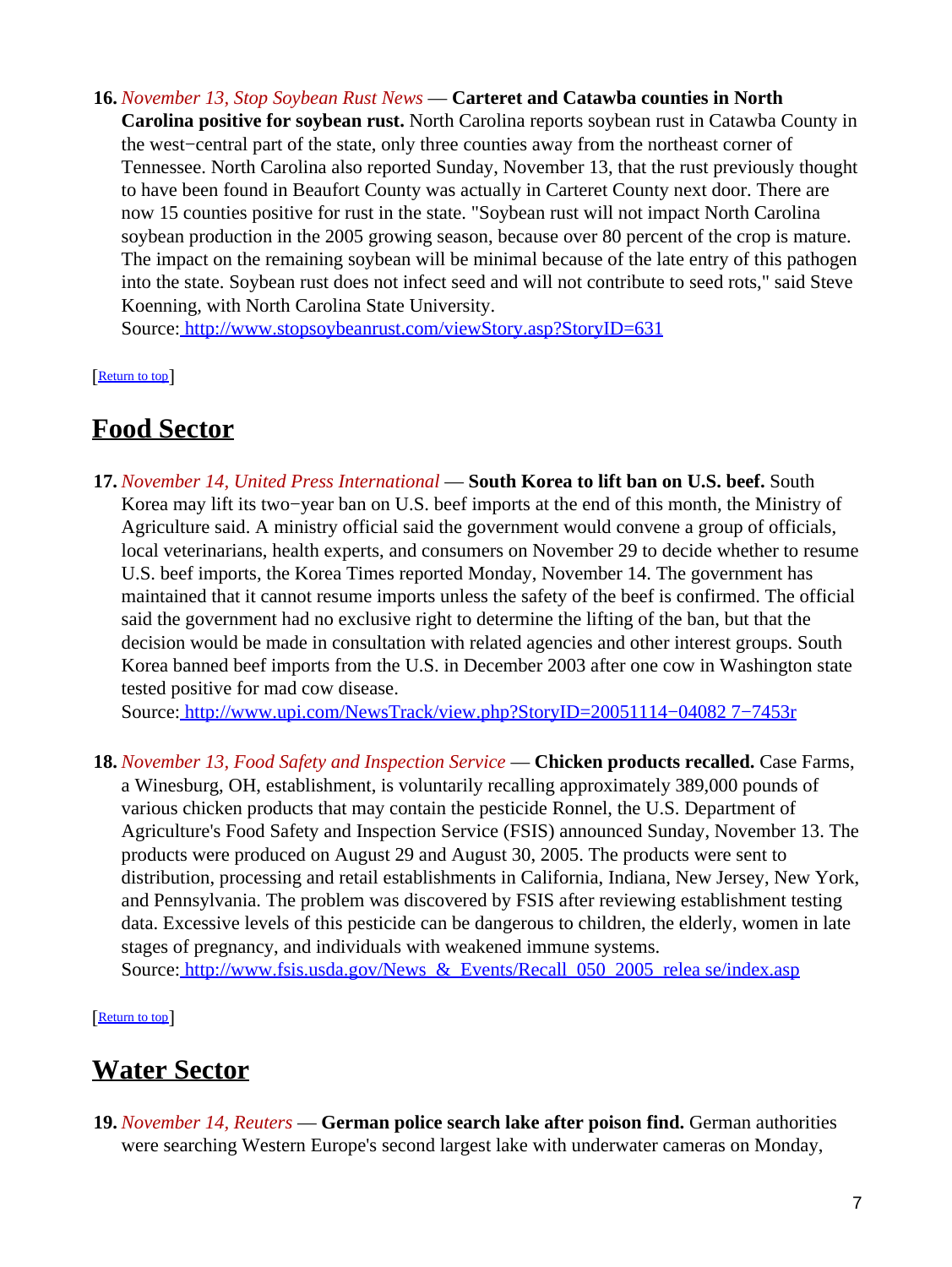November 14, after discovering two sunken canisters of herbicide apparently planted to poison water supplies. The containers were found Wednesday, November 9, three weeks after the local water supply company received an anonymous letter threatening to contaminate Lake Constance. The company, Bodensee−Wasserversorgung, supplies water to some four million people in the German state of Baden−Wuerttemberg. It said tests had shown barely detectable levels of herbicide in the water and there was no risk to the public. A police spokesperson in the lakeside town of Friedrichshafen said the authorities had yet to find more herbicide containers. He said the motive behind the incident was unclear, but police were not treating it as terrorist−related. They were in touch with colleagues in Switzerland and Austria, which also border the 41−mile−long Lake Constance.

Source[: http://www.alertnet.org/thenews/newsdesk/L14321174.htm](http://www.alertnet.org/thenews/newsdesk/L14321174.htm)

**[Return to top](#page-0-1)** 

## <span id="page-7-1"></span>**Public Health Sector**

**20.** *November 15, Reuters* — **China has its own version of bird flu drug.** China has developed what it calls the equivalent of the anti−bird flu drug Tamiflu in preparation for a feared pandemic if the virus begins spreading among humans. Zhong Nanshan, director of the Guangzhou Institute of Respiratory Diseases, was quoted in the Information Times newspaper as saying the drug would be effective in treating the virus. "New progress will be achieved in the near future," the paper's Saturday, November 12 edition reported Zhong as saying. The Information Times report did not say when the drug might be available or say how it compared with the antiviral Tamiflu, made by Roche Holding AG. In the absence of a vaccine for bird flu, the World Health Organization recommends that governments stockpile Tamiflu, which does not cure the disease but can reduce its severity and might slow the spread of a pandemic. Roche said last week it had stopped selling Tamiflu in China and was instead sending all supplies to the health ministry. The move followed similar suspensions of supplies to pharmacies in the United States, Canada and Hong Kong to head off hoarding by consumers worried about the spread of bird flu as the world heads into the influenza season. Source[: http://today.reuters.com/news/newsArticle.aspx?type=healthNe](http://today.reuters.com/news/newsArticle.aspx?type=healthNews&storyID=2005-11-13T074814Z_01_SCH905570_RTRUKOC_0_US-BIRDFLU-CHINA.xml&archived=False)

ws&storyID=2005-11-13T074814Z\_01\_SCH905570\_RTRUKOC\_0\_US-BIRD [FLU−CHINA.xml&archived=False](http://today.reuters.com/news/newsArticle.aspx?type=healthNews&storyID=2005-11-13T074814Z_01_SCH905570_RTRUKOC_0_US-BIRDFLU-CHINA.xml&archived=False)

<span id="page-7-0"></span>**21.** *November 14, Washington Post* — **Safer smallpox vaccines in works; U.S. preparing for potential bioterror attack.** New vaccine technologies are emerging that offer a fresh chance to devise a strategy against smallpox. Two companies are reporting rapid progress in developing a new vaccine designed to be safer than the standard one, and a third company, with no government support, is developing yet another new vaccine. Acambis PLC and Bavarian Nordic A/S have received federal grants to develop modified vaccinia Ankara (MVA). Their vaccines have undergone extensive tests, though full side effects are not known yet. VaxGen Inc. is developing a Japanese vaccine that reproduces in the body, and thus elicits strong immunity with one dose, but appears less likely to cause life−threatening brain infections in children than the standard vaccine. The company has already completed some human research. "We are generating the data to show the product is intrinsically safe," said Lance K. Gordon, president and chief executive of VaxGen.

Source[: http://www.washingtonpost.com/wp−dyn/content/article/2005/11](http://www.washingtonpost.com/wp-dyn/content/article/2005/11/13/AR2005111301006.html?sub=AR)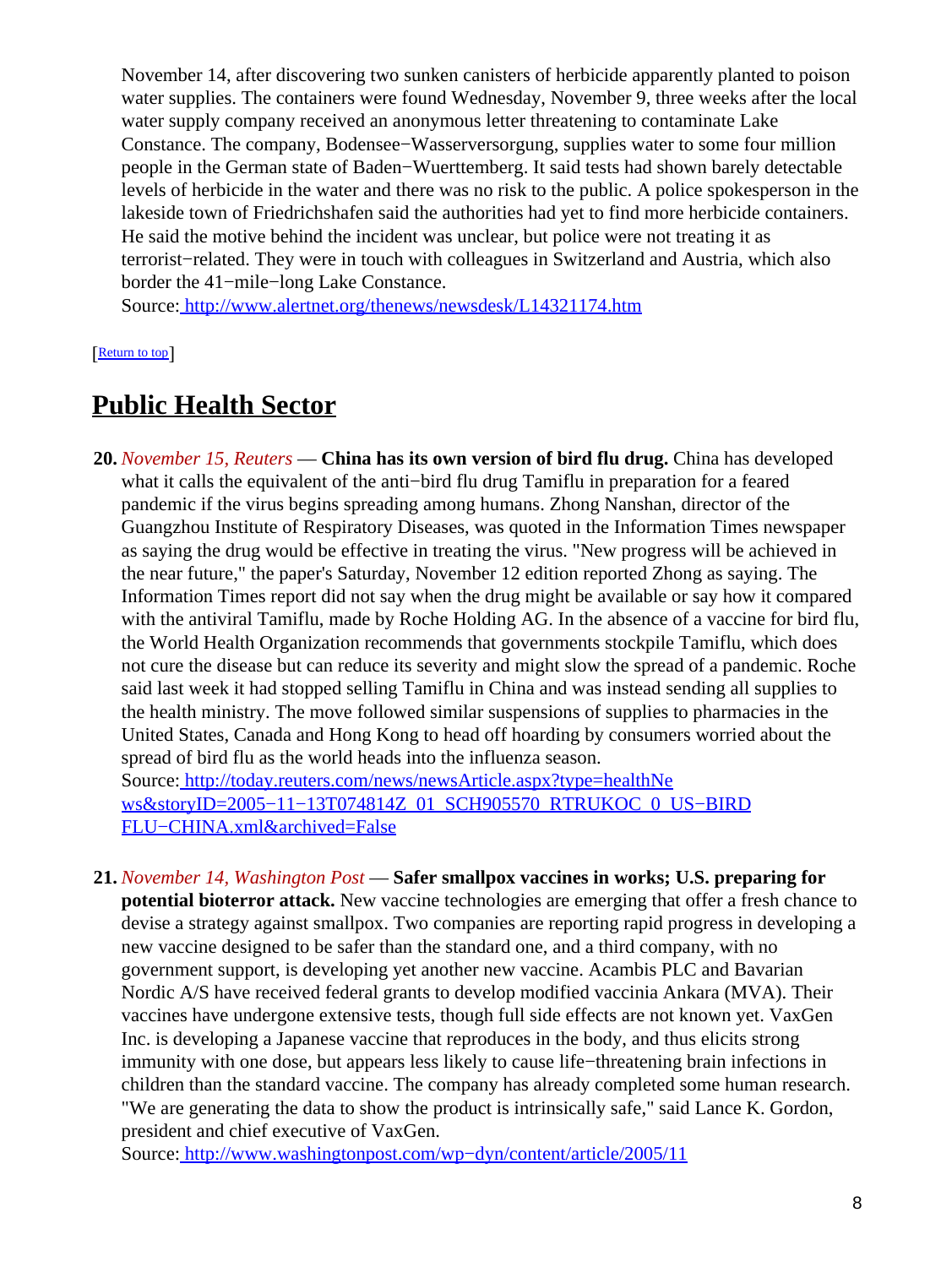#### [/13/AR2005111301006.html?sub=AR](http://www.washingtonpost.com/wp-dyn/content/article/2005/11/13/AR2005111301006.html?sub=AR)

- **22.** *November 14, Government Technology* — **Hawaii consortium awarded grant for Pacific emergency preparedness.** A consortium of universities and other organizations has been awarded a grant for emergency preparedness training for the states of Hawaii and California as well as the U.S.−Affiliated Pacific Islands (USAPI). The grant, approved for approximately \$4.14 million over three years, will foster the development of the Pacific Emergency Management, Preparedness and Response Information Network and Training Systems (Pacific EMPRINTS). The U.S. Health and Human Services Health Resources and Services Administration (HRSA) awarded the grant. The purpose of the grant is to fund the development of a health care workforce with knowledge, skills, abilities, and core competencies to recognize indications of terrorist attack; meet acute care needs of patients; participate in coordinated, multidisciplinary response to health events; and to rapidly and effectively alert the public health system and local communities of such an event. As part of Pacific EMPRINTS, geographic information system (GIS) mapping and spatial analysis training will be provided to health professionals involved in management, preparedness, and response to terrorist events and other emergencies. GIS training will include the standardized use of GIS for data collection, management, and distribution in the field and in forward command centers. Source[: http://www.govtech.net/news/news.php?id=97249](http://www.govtech.net/news/news.php?id=97249)
- **23.** *November 13, Cleveland Plain Dealer (OH)* — **Lab at Kent State University to offer**

**training on bioterrorism agents.** A Northeast Ohio laboratory will train technicians to identify potential biological weapons such as anthrax and plague. The facility at Kent State University (KSU) will not house any deadly pathogens. Instead, trainees will practice with genetic material from surrogates, less worrisome cousins of these biological agents. The Centers for Disease Control and Prevention is backing the project with a \$700,000 grant. The KSU laboratory will use DNA detection and real−time microbe counting to allow students primarily technicians from diagnostic laboratories to detect organisms in less than an hour. The Ohio Department of Health said the KSU lab would improve the state's response to bioterrorism and provide clinical microbiologists with well−equipped training in their backyard. Source[: http://www.cleveland.com/news/plaindealer/index.ssf?/base/ne](http://www.cleveland.com/news/plaindealer/index.ssf?/base/news/1131878154200640.xml&coll=2)

[ws/1131878154200640.xml&coll=2](http://www.cleveland.com/news/plaindealer/index.ssf?/base/news/1131878154200640.xml&coll=2)

[[Return to top](#page-0-1)]

### <span id="page-8-0"></span>**Government Sector**

Nothing to report. [[Return to top](#page-0-1)]

### <span id="page-8-1"></span>**Emergency Services Sector**

**24.** *November 14, Atlanta Journal−Constitution* — **Georgia transit authority conducts terrorism exercise to test response.** As part of an elaborate terrorism response training drill in Atlanta, GA, on Sunday, November 13, a decommissioned Metropolitan Atlanta Rapid Transit Authority (MARTA) bus was blown up to test Atlanta's readiness in the event of an actual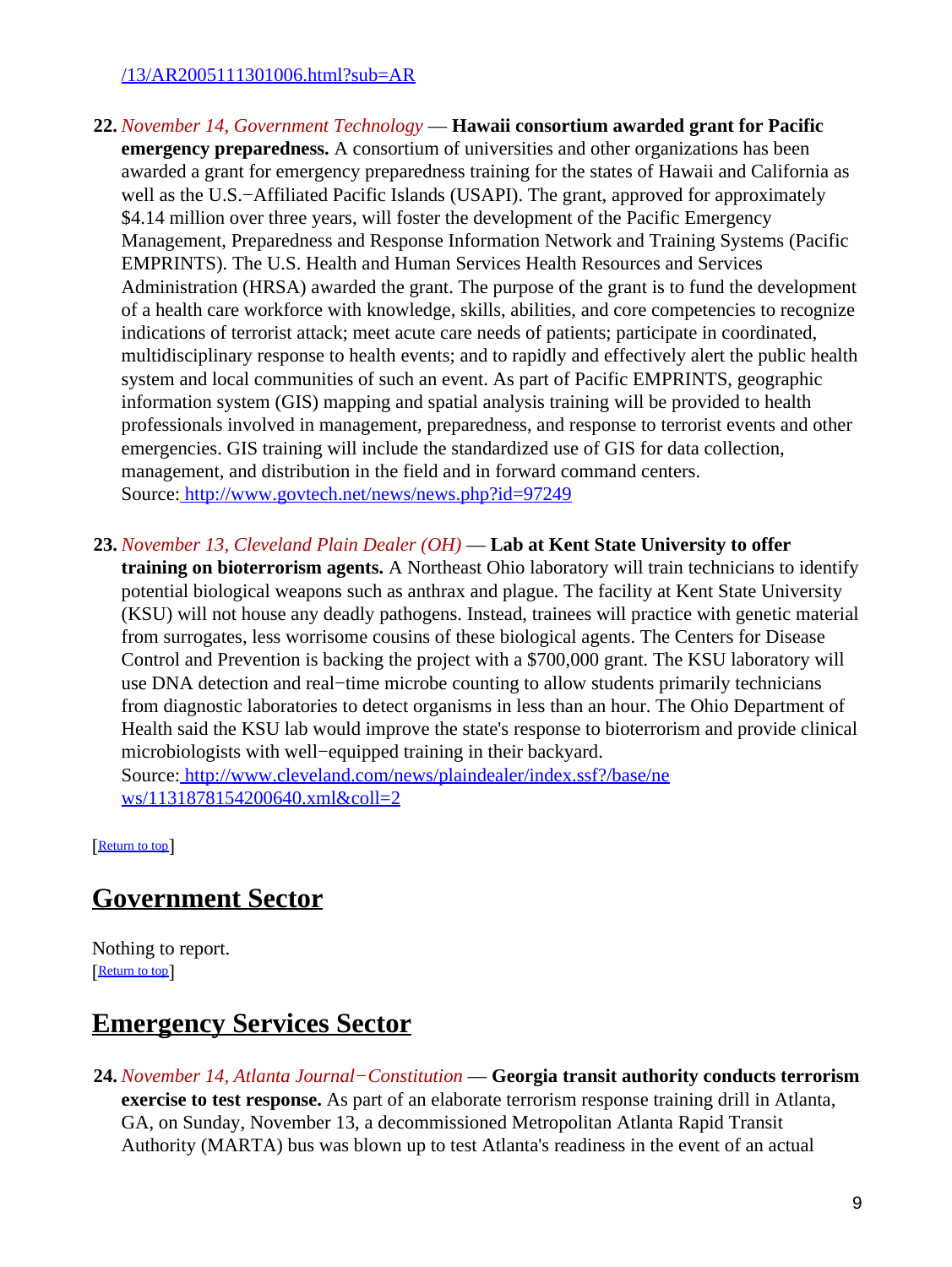attack. "Everything went according to plan," said MARTA spokesperson Joselyn Baker. For the exercise, a "terrorist" on a motorcycle tossed a bomb at the stopped MARTA bus. Baker said a production crew actually staged and controlled the explosion. Emergency workers, including firefighters and police officers, then scrambled to rescue passengers, control the fire and search the station with dogs for secondary bombs. Baker said it will take a few days before officials evaluate and review all of the tapes to determine how successful the exercise was. Source[: http://www.ajc.com/metro/content/metro/atlanta/1105/14metmar ta.html](http://www.ajc.com/metro/content/metro/atlanta/1105/14metmarta.html)

**25.** *November 13, Citizens* — **Pennsylvania county tests emergency response to mustard gas release.** A mock disaster drill was conducted Saturday, November 12, by the Luzerne County, PA, Emergency Management Agency (EMA) and simulated a mass casualty emergency at the Luzerne County Community College (LCCC). Numerous fire departments and emergency responders throughout the region participated in the six−hour drill that simulated an explosion and the release of the chemical agent Lucite, or mustard gas. Authorities took great effort to make sure every aspect of the drill was realistic, including live "victims" who personnel had to treat while wearing special protective suits. "We're working to enhance our ability to work together and practice for a potential terrorism incident," said Steve Bekanich, operations and training officer for the county EMA. LCCC director of safety and security William Barrett said the drill was an opportunity for emergency responders and the college to test their emergency plans.

Source[: http://www.citizensvoice.com/site/news.cfm?newsid=15567870&B](http://www.citizensvoice.com/site/news.cfm?newsid=15567870&BRD=2259&PAG=461&dept_id=455154&rfi=6) [RD=2259&PAG=461&dept\\_id=455154&rfi=6](http://www.citizensvoice.com/site/news.cfm?newsid=15567870&BRD=2259&PAG=461&dept_id=455154&rfi=6)

**26.** *November 11, National Journal's Technology Daily* — **National Institute of Standards and Technology works on standards for emergency personnel.** The National Institute of Standards and Technology (NIST) is working to serve emergency responders through a project to create "intelligent" building systems with self−organizing wireless networks. The institute is planning to release a final report on the first phase of the project by the end of the year. The research aims to suggest ways to standardize how first responders communicate and collect data so their information can be shared, updated and acted upon quickly. "The technology is not the issue; it is the standards that are the issue," said David Holmberg, a mechanical engineer at NIST. The goal of the project is to create standards language that could be understood by all official groups that respond to emergencies. The wireless network would provide real−time data from sensors and video cameras. Another NIST initiative is a personal alert safety system. It focuses on the performance of devices that could be attached to firefighters and sound an alarm when no movement occurs after a certain time. In addition, NIST is working on testing and standards efforts for urban search−and−rescue robots, as well as a device that could predict the structural collapse of buildings.

Source[: http://www.govexec.com/story\\_page.cfm?articleid=32803&dcn=to daysnews](http://www.govexec.com/story_page.cfm?articleid=32803&dcn=todaysnews)

**27.** *November 11, Daily Astorian (OR)* — **Oregon county opens command center as part of**

**emergency response drill.** The Clatsop County, OR, Sheriff's Office, began operating a joint incident command center last Wednesday, November 9, through Monday, November 14, as part of an emergency response drill involving 23 agencies, including military and some from across state lines, to test the region's response plan. "We're using this opportunity to train for possible disasters that could affect our area in the future," Sheriff Tom Bergin said. The Sheriff's Office was transformed into a NASA−like command center crammed with people, computer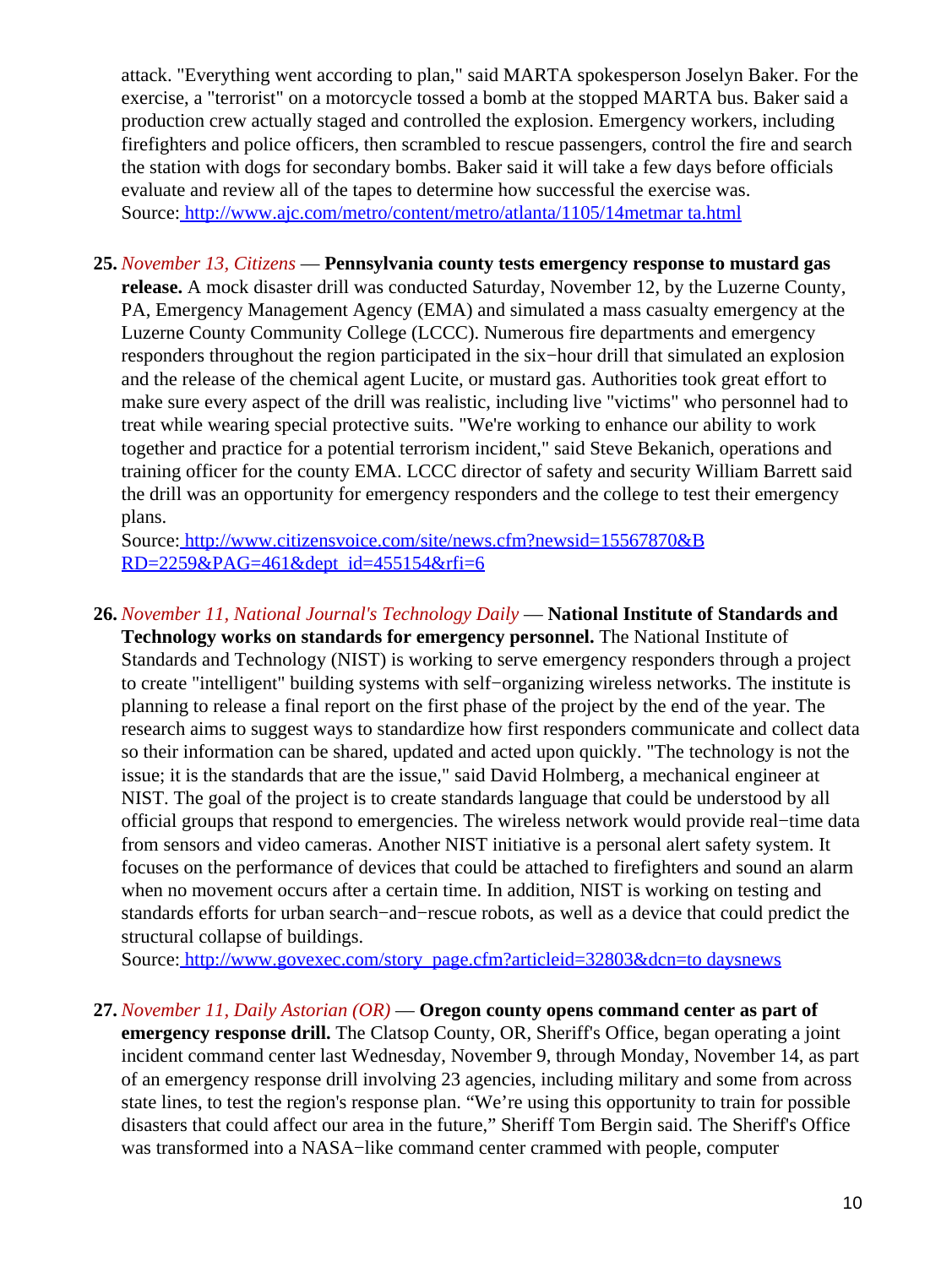equipment and display boards. Participants included the U.S. Air Force, National Guard from Oregon and Washington, U.S. Coast Guard, ham radio operators, transportation providers, ambulance and North Coast local police, fire and emergency response agencies. "We're using our new emergency operations procedures that we are drafting. We're testing to see how our plan works in a real event," said Gene Strong, the county's Emergency Services manager. This is just one in a series of regional training emergency exercises on the agenda. A tsunami drill next spring will involve Canada as well as all the Pacific coastal states. Source[: http://www.dailyastorian.info/main.asp?SectionID=2&SubSectio](http://www.dailyastorian.info/main.asp?SectionID=2&SubSectionID=395&ArticleID=29068&TM=64485.68)

[nID=395&ArticleID=29068&TM=64485.68](http://www.dailyastorian.info/main.asp?SectionID=2&SubSectionID=395&ArticleID=29068&TM=64485.68)

#### [[Return to top](#page-0-1)]

## <span id="page-10-1"></span>**Information Technology and Telecommunications Sector**

- **28.** *November 14, Government Technology* — **Federal Trade Commission shuts down spyware operation.** An operation that uses the lure of free lyric files, browser upgrades, and ring tones to download spyware and adware on consumers' computers has been ordered to halt its illegal downloads by a U.S. District Court at the request of the Federal Trade Commission (FTC). The court also halted the deceptive downloads of an affiliate who helped spread the malicious software by offering blogs free background music. The music code downloaded by the blogs was bundled with a program that flashed warnings to consumers about the security of their computer systems. Consumers who opted to upgrade by clicking, downloaded the spyware onto their computers. The FTC complaint alleges that the Websites of the defendants and their affiliates cause "installation boxes" to pop up on consumers' computer screens. In one variation of the scheme, the installation boxes offer a variety of "freeware," including music files, cell phone ring tones, photographs, wallpaper, and song lyrics. In another, the boxes warn that consumers' Internet browsers are defective, and claim to offer free browser upgrades or security patches. Consumers who download the supposed freeware or security upgrades do not receive what they are promised; instead, their computers are infected with spyware. Source[: http://www.govtech.net/news/news.php?id=97252](http://www.govtech.net/news/news.php?id=97252)
- **29.** *November 11, TechWeb News* — **Sony suspends CD copy protection.** On Friday, November 10, Sony BMG Music Entertainment announced that it would stop producing CDs with its XCP copy−protection technology. The move came just a day after nearly every major security firm put out alerts that a Trojan horse was using the XCP (eXtended Copy Protection) software to hide malicious files. A wave of lawsuits has been filed or are about to be filed against Sony for installing the hacker−style "rootkit" on users' PCs without their permission. On Thursday, November 9, Sony BMG posted a news release on its Website that linked to a patch download and the site where consumers are to request help with uninstalling the copy−protection software.

Source[: http://www.techweb.com/wire/security/173602071;jsessionid=BH](http://www.techweb.com/wire/security/173602071;jsessionid=BHYE2POHHTY0IQSNDBOCKH0CJUMEKJVN) [YE2POHHTY0IQSNDBOCKH0CJUMEKJVN](http://www.techweb.com/wire/security/173602071;jsessionid=BHYE2POHHTY0IQSNDBOCKH0CJUMEKJVN)

<span id="page-10-0"></span>**30.** *November 10, Network World* — **Any networked office gear can be vulnerable to online attackers.** On Tuesday, November 9, at a two−day Office Document Solutions conference in Boston, MA, a number of presenters implored makers of printers, copiers, scanners, and other such devices to start thinking about security threats to office gear beyond just computers.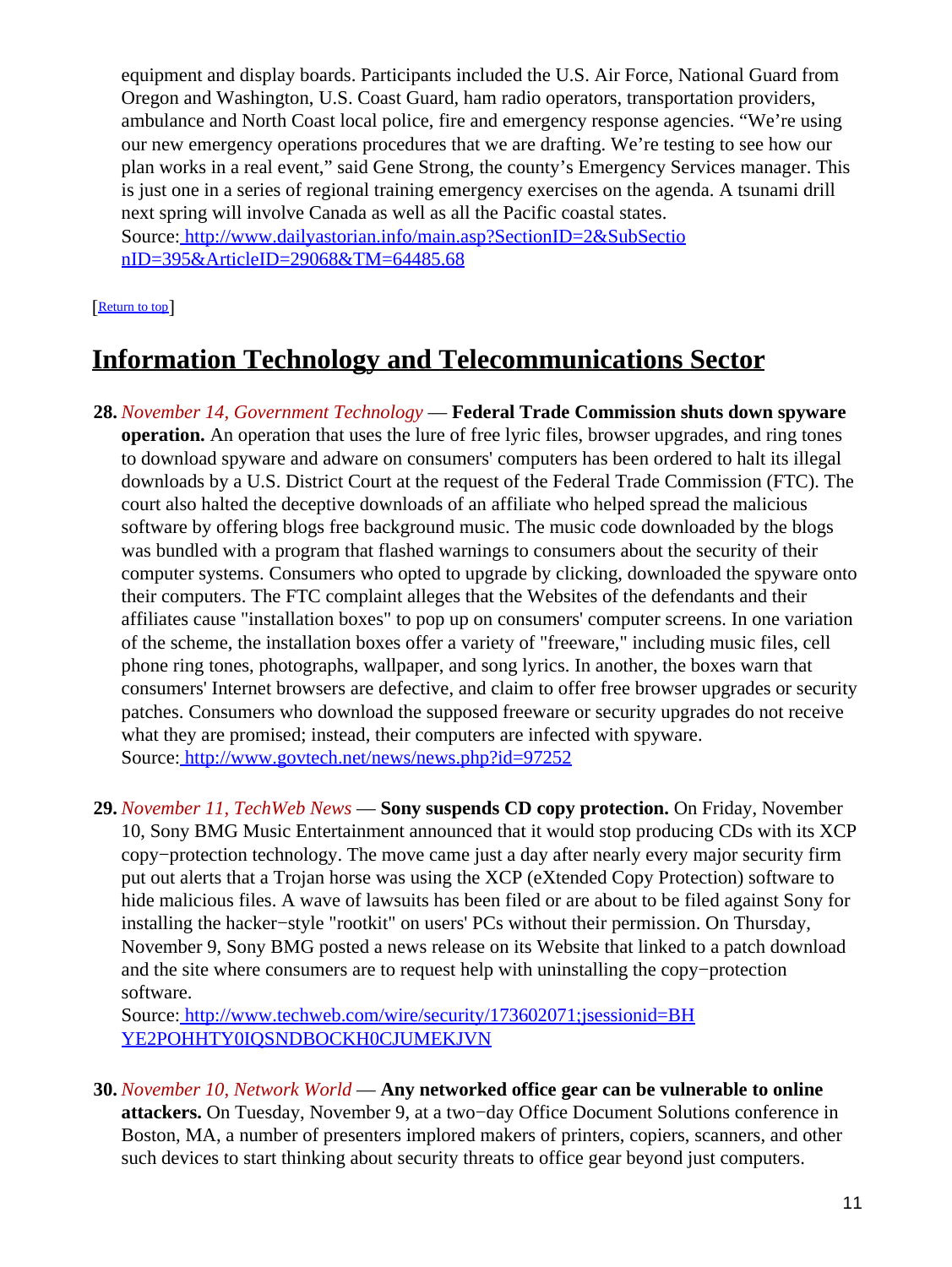According to Jim Joyce, senior vice president for office services at Xerox Global Services, "Network−connected output devices are becoming an absolute primary target of people, foreign and domestic, who are penetrating networks...The reason for that is many of them are large devices with large disk drives, with a fair amount of memory and are network connected and are not secure." Joyce said that Xerox has poured some \$20 million in recent years into technologies to better manage office and document systems and is putting a particular emphasis on security. He noted that some machines, such as multifunction devices, might have several operating systems in them that could provide security holes if not protected. Source[: http://www.pcworld.com/news/article/0,aid,123483,00.asp](http://www.pcworld.com/news/article/0,aid,123483,00.asp)

### **Internet Alert Dashboard**

**DHS/US−CERT Watch Synopsis**

<span id="page-11-0"></span>**Over the preceding 24 hours, there has been no cyber activity which constitutes an unusual and significant threat to Homeland Security, National Security, the Internet, or the Nation's critical infrastructures.**

**US−CERT Operations Center Synopsis:** US−CERT is aware of publicly available proof of concept code for an Oracle worm. Currently, US−CERT cannot confirm if this code works. We are working with Oracle to determine the threat posed by this code.

Although there is limited information concerning this potential threat, US−CERT strongly encourages Oracle system administrators to implement the following workarounds:

- \* Change default user credentials for Oracle installations
- $*$  Change the default port for the TNS listener
- \* Restrict Oracle network access to trusted hosts only

\* Revoke CREATE DATABASE LINK privileges from the CONNECT role

US−CERT will continue to investigate the issue and provide updates as they become available.

For more information please review URL:

[http://www.us−cert.gov/current/current\\_activity.htmloraclewm](http://www.us-cert.gov/current/current_activity.htmloraclewm) **Current Port Attacks**

| Top 10        | $135$ (epmap), 445 (microsoft-ds), 1026 (win-rpc), 1027 (icq), 1025 |
|---------------|---------------------------------------------------------------------|
| <b>Target</b> | (win-rpc), 139 (netbios-ssn), 1434 (ms-sql-m), 1029 (---), 1030     |
| <b>Ports</b>  | $(---), 1028$ $(---)$                                               |
|               | Source: http://isc.incidents.org/top10.html; Internet Storm Center  |

To report cyber infrastructure incidents or to request information, please contact US−CERT at [soc@us−cert.gov](mailto:soc@us-cert.gov) or visit their Website: [www.us−cert.gov.](http://www.us-cert.gov/)